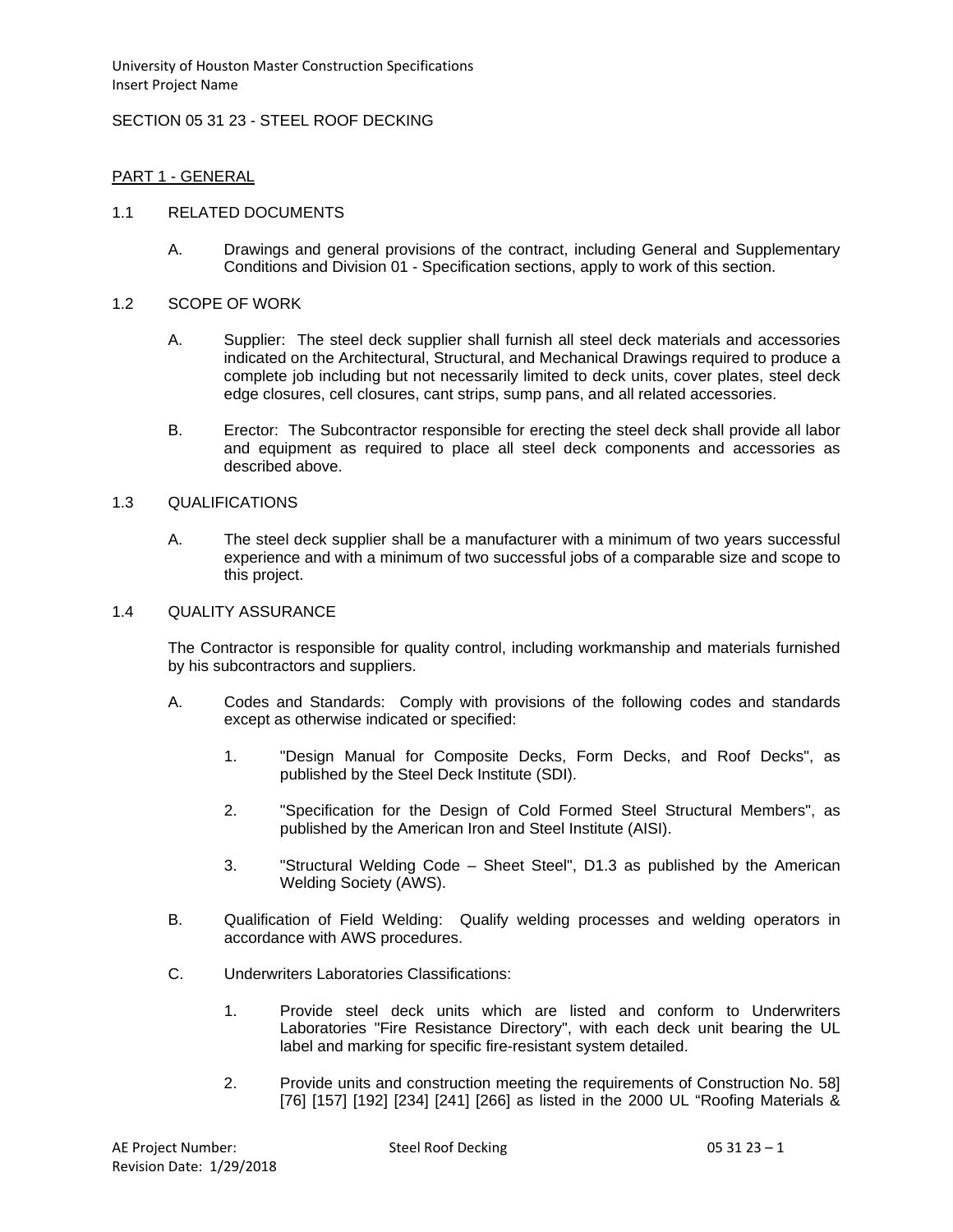University of Houston Master Construction Specifications Insert Project Name

> Systems Directory" under Roof Deck Constructions (TGKX) and rated as a Class [30] [60] [90] assembly. and with each deck unit bearing the UL label and marking for specific wind-rated system detailed.

D. Factory Mutual Listing: Provide steel roof deck units which have been evaluated by Factory Mutual Research Corporation and are listed as an approved product in "Factory Mutual Research Approval Guide 2006- Building Materials".

# 1.5 SUBMITTALS

- A. Product Certification: Submit manufacturer's specifications and installation instructions for each type of deck specified. Also submit a certificate of product compliance with SDI Standards as specified.
- B. Shop Drawings: Submit detailed shop drawings showing type of deck, complete layout, attachment details, closures, edge strips, supplementary framing, and all other accessories.
- C. Insurance Certification: Assist Architect and Owner in preparation and submittal of roof installation acceptance certification as may be necessary in connection with fire, windstorm, and extended coverage insurance.
- D. Welding Certificates: Submit Copies of certificates for welding procedures and personnel.

# PART 2 - PRODUCTS

### 2.1 GENERAL REQUIREMENTS

- A. See General Notes on the drawings for the location, depth of deck, design thickness, and type of deck required.
- B. Acoustic Steel Roof Deck Units:
	- 1. Single-Pan Units: Single-pan fluted units with vertical webs perforated sufficiently to meet the following minimum sound absorption criteria in the table below. The steel thickness, depth and width shall be as indicated on the drawings. Provide mineral fiber acoustical insulation strips, encapsulated in clear PVC plastic that is between 0.5 and 3.0 mil thick for moisture protection, with profile to fit void space between vertical ribs.

|                                        |     |      | Frequency (HZ) |      |      |      |  |  |
|----------------------------------------|-----|------|----------------|------|------|------|--|--|
| Deck Type                              | 125 | 250  | 500            | 1000 | 2000 | 4000 |  |  |
|                                        |     |      |                |      |      |      |  |  |
| 1 ½"- WR                               | .44 | .93  | 1.06           | .94  | .54  | .23  |  |  |
| $3"$ – DR                              | .53 | 1.00 | 1.01           | .87  | .44  | .24  |  |  |
| "specify deck"                         | .30 | .60  | 1.18           | .98  | 1.00 | .91  |  |  |
| WR= Wide Rib Deck per SDI nomenclature |     |      |                |      |      |      |  |  |
| DR= Deep Rib Deck per SDI nomenclature |     |      |                |      |      |      |  |  |

2. Double-Pan Cellular Units: Composite units consisting of upper flutedsection combined with lower flat plate section having interlocking side laps and perforations in the lower flat plate section sufficient to meet the following minimum sound absorption criteria in the table below. The steel thickness, depth and width shall be as indicated on the drawings. Provide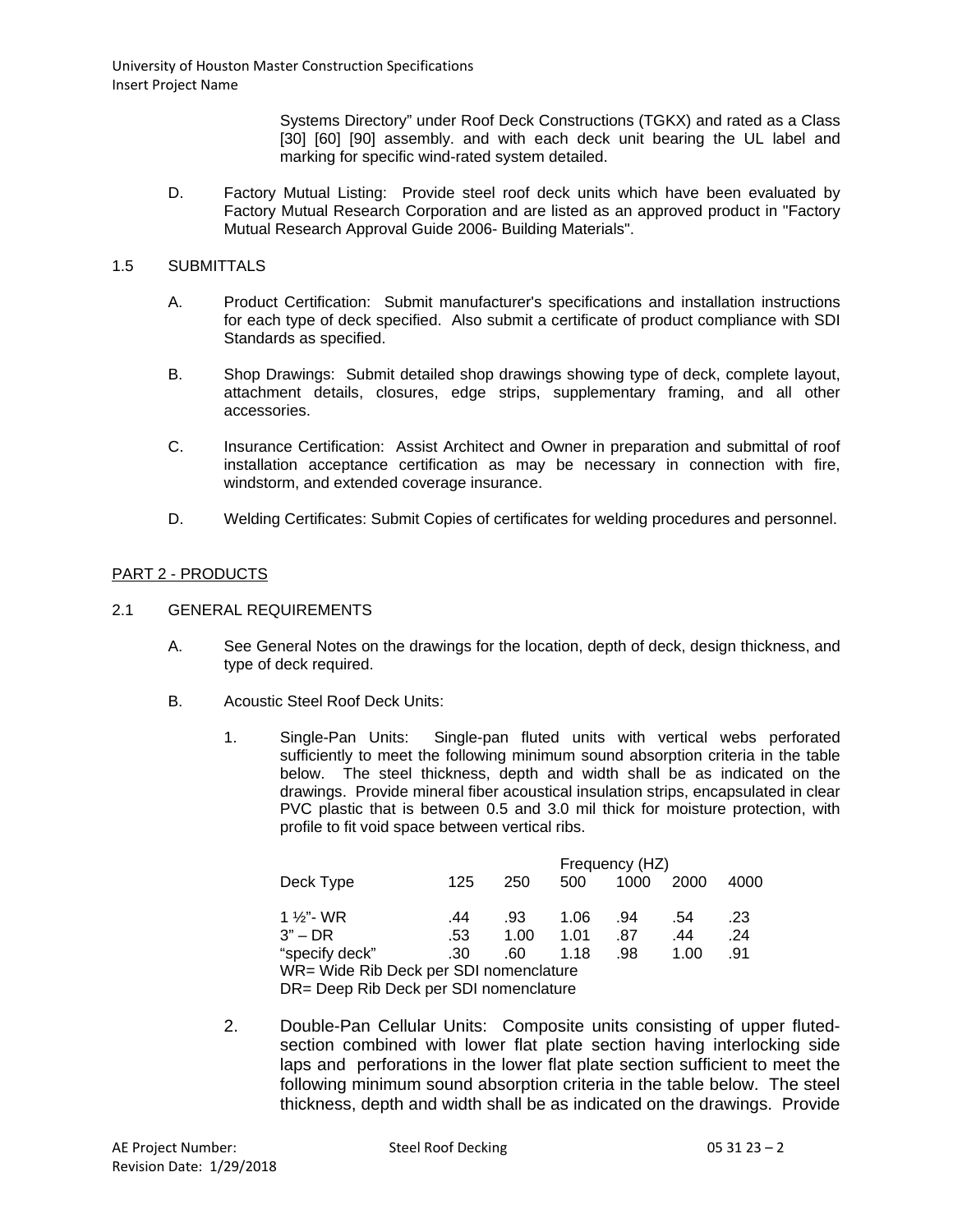mineral fiber acoustical insulation strips, encapsulated in clear PVC plastic that is between 0.5 and 3.0 mil thick for moisture protection, with profile to fit void space of each cell.

| Deck Type      |     | Frequency (HZ) |      |      |      |      |  |  |
|----------------|-----|----------------|------|------|------|------|--|--|
|                | 125 | 250            | 500  | 1000 | 2000 | 4000 |  |  |
|                |     |                |      |      |      |      |  |  |
| 1 1⁄2"- WR     | .38 | .47            | .63  | .84  | .74  | .48  |  |  |
| $3"$ – DR      | .44 | .56            | .95  | .88. | .72  | .47  |  |  |
| "specify deck" | .30 | .60            | 1.18 | .98  | 1.00 | .91  |  |  |

WR= Wide Rib Deck per SDI nomenclature DR= Deep Rib Deck per SDI nomenclature

C. Acceptable manufacturers include:

ASC Steel Deck. Canam Group. Steel Dynamics **Cordeck** Epic Metals Corp. Loadmasters Systems, Inc. Marylyn Steel Decks, Inc. United Steel Deck, Inc. Valley Joist, Inc. Verco Manufacturing Co. Vulcraft/Div. Nucor Corp. Wheeling Corrugating Co.

Other manufacturers may be used only with Architect/Engineer approval.

# 2.2 GRADES OF STEEL

A. Steel deck shall be manufactured from steel conforming to ASTM A1008 Grades C, D, or E for painted deck or A653, Structural Steel Grade for galvanized deck or Engineer approved equal, having a minimum yield strength of 33,000 PSI.

### 2.3 FINISH

- A. Galvanizing: Steel deck shall be galvanized with a protective zinc coating conforming to ASTM A653 G90.
- B. Painting: Shop prime deck with gray or white baked-on, lead- and chromate-free rust inhibitive primer complying with performance requirements of FS TT-P-664. See Architect's drawings and painting specifications for steel deck finish paint requirements.
- C. Galvanizing Repair Paint: High zinc-dust content paint for repair of damaged galvanized surfaces complying with Department of Defense Specifications DOD-P-21035.

# 2.4 ROOF DECK ACCESSORIES

A. Provide minimum 20 gauge ridge and valley plates, minimum 20 gauge cant strips, minimum 14 gauge sump pans, minimum 20 gauge inside or outside closure channels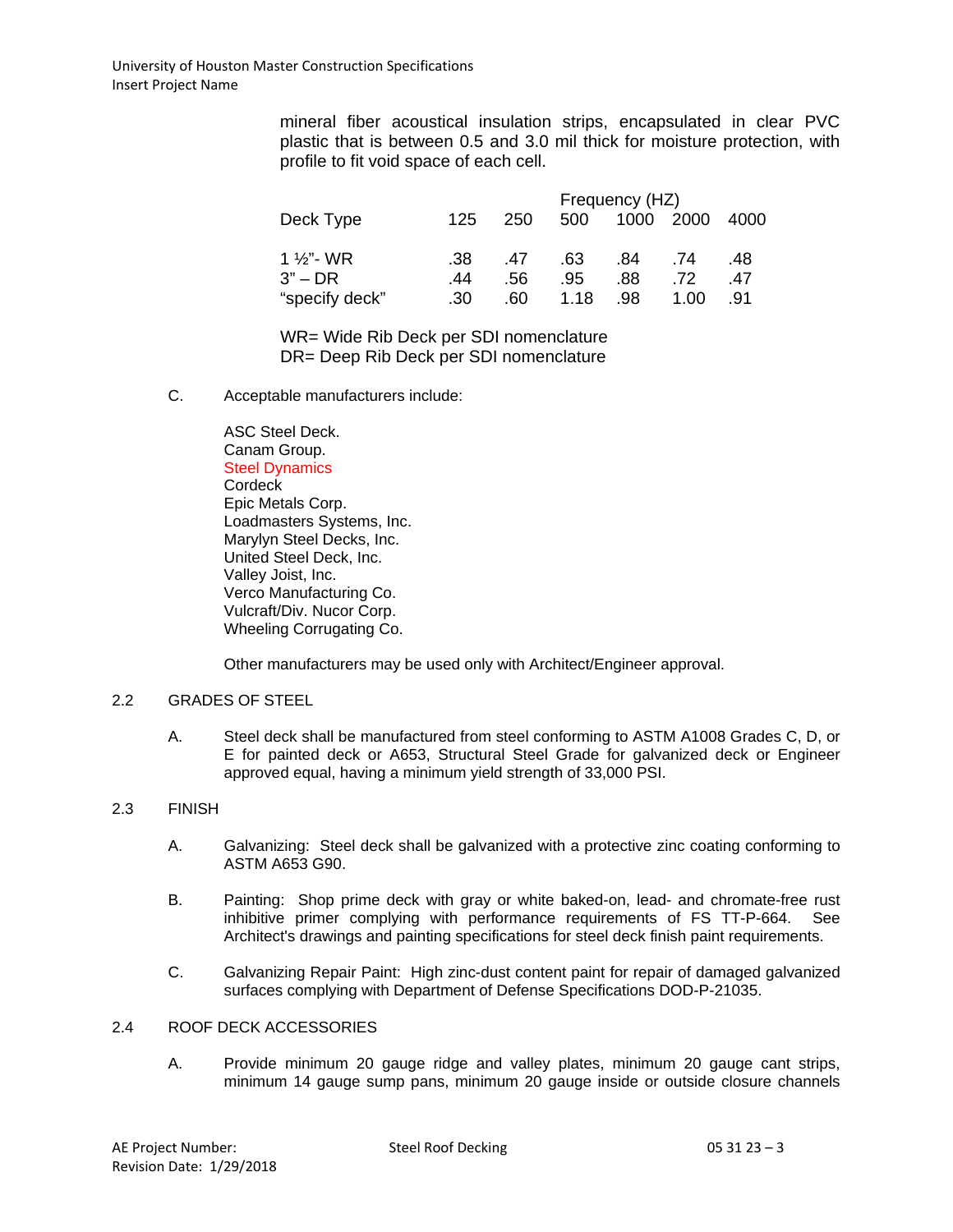University of Houston Master Construction Specifications Insert Project Name

> angles or plates, minimum 20 gauge butt strips at change of deck directions, and minimum 20 gauge filler sheets.

# 2.5 MECHANICAL FASTENERS

A. Powder-Actuated or Pneumatically Driven Pins: Provide corrosion-resistant, powderactuated or pneumatically driven fasteners manufactured from steel conforming to AISI 1060 or 1061 steel, austempered to a core hardness of 52 to 58 Rockwell C. Fasteners shall have a knurled shank and shall be zinc-plated in accordance with ASTM B633, Sc. I, Type III.

Subject to compliance with requirements, provide products of one of the following manufacturers:

Hilti, Inc. **ITWBuildex** Pneutek, Inc.

B. Self-Drilling Screw Fasteners: Provide corrosion-resistant, hexagonal head, steel self drilling screws, austempered to a core hardness of Rockwell C 50.

Subject to compliance with requirements, provide products of one of the following manufacturers:

**ITWBuildex** Grabber Construction Products SFS Intec Fastening Systems, Inc., Wyomissing Textron Fastening Systems

#### 2.6 SIDE-LAP FASTENERS:

A. Provide Corrosion-resistant, hexagonal washer head; self-drilling, carbon-steel screws, No. 10 minimum diameter.

### 2.7 FABRICATION

- A. General: Fabricate deck panels, without top-flange stiffening grooves, to comply with "SDI Specifications and Commentary for Steel Roof Deck", in SDI Publication No. 29, and the following.
- B. Steel Deck Spans: Where possible, all steel deck shall extend over three or more supports. Single span deck is prohibited.

### 2.8 ROOF OPENINGS

A. Provide a 20 gage galvanized flat plate to reinforce openings in roof deck that are greater than 6" and less than 10" in any one direction.

### PART 3 - EXECUTION

### 3.1 INSTALLATION

A. General: Install deck units and accessories in accordance with manufacturers recommendations and approved shop drawings, and as specified herein: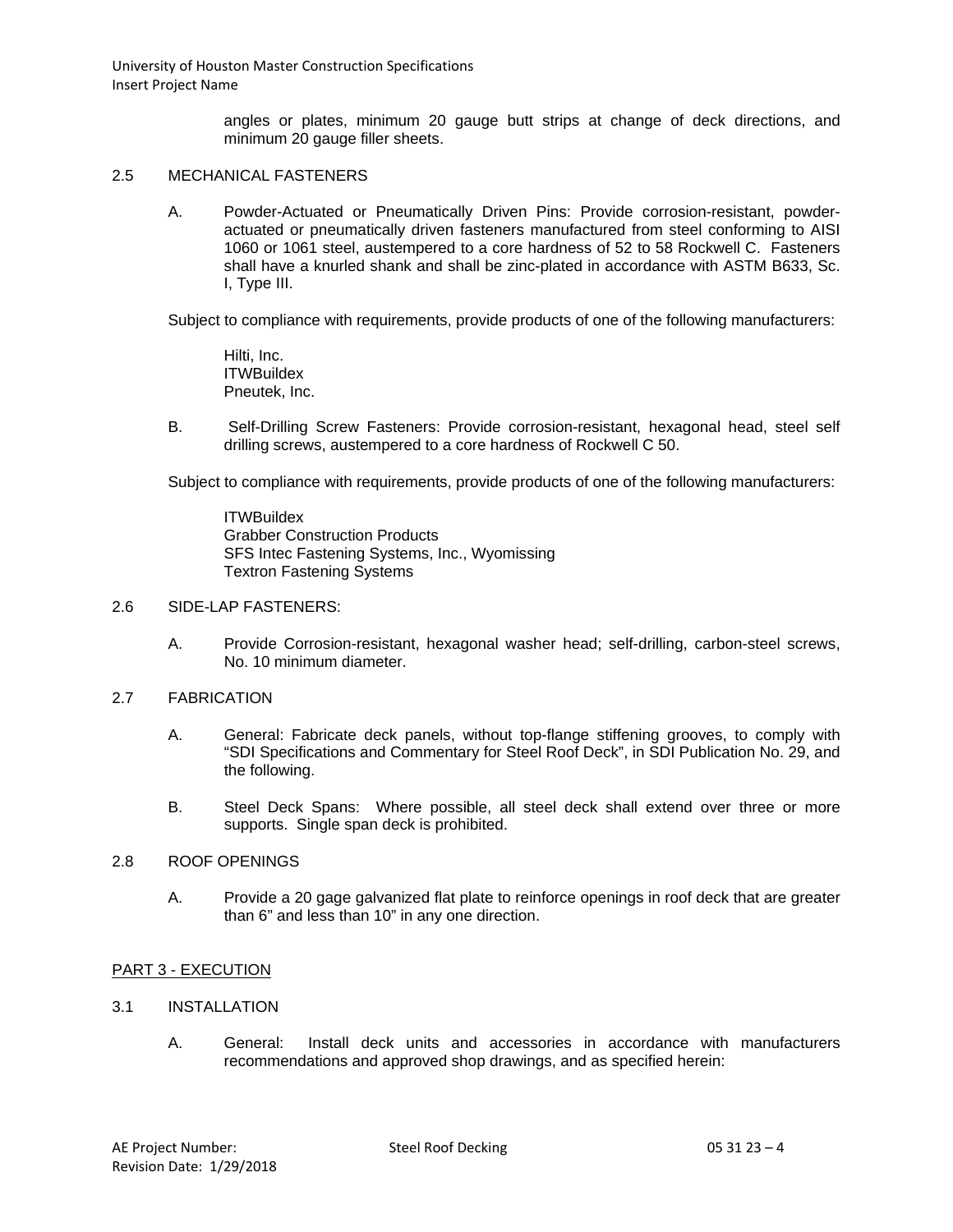- 1. Place deck units on supporting framework and adjust to final position with accurately aligned side laps and ends bearing 2" minimum on supporting members before being permanently fastened. Do not stretch or contract side lap interlocks. Place the end joint over a chord angle for deck bearing on steel bar joists.
- 2. Place deck units in straight alignment for entire length of run of cells and with close alignment between cells at ends of abutting units.
- 3. Place deck units flat and square (relative to supporting members), secured to adjacent framing without warp or excessive deflection.
- 4. Do not place deck units on concrete supporting structure until concrete has cured and is dry.
- 5. Coordinate and cooperate with structural steel erector in locating decking bundles to prevent overloading of structural members.
- 6. Do not use roof deck units for storage or working platforms until permanently secured.
- B. Attachment of Roof Deck:
	- 1. The method of attachment, attachment pattern, and side lap fastener type and spacing shall be as shown on the drawings and comply with the requirements noted below.
	- 2. Method of Attachment: The attachment method noted in the drawings shall comply with the applicable requirements below.
		- a. Welding: Comply with AWS requirements and procedures for manual shielded metal arc welding, appearance and quality of welds, and methods used in correcting welding work. Weld metal shall penetrate all layers of deck material at end laps and side joints and shall have good fusion to the supporting member. Welding washers shall be used only when welding steel deck less than 0.028" thickness. The diameter of the puddle weld on the supporting member shall be, at a minimum, the diameter stated in the drawings but no less than 1/2 inch.
		- b. Powder-Actuated or Pneumatically Driven Pins: An operator licensed by the pin manufacturer shall install all pins. Comply with the manufacturer's requirements to install the pins through all layers of the deck material and the manufacturer's required embedment into the supporting member.
		- c. Self-Drilling Fasteners: Comply with the manufacturer's requirements to install the screws through all layers of the deck material and the manufacturer's required embedment into the supporting member.
	- 3. Side Lap Fastening: Unless required otherwise by provisions of this specification, side laps of adjacent units shall be fastened by #10 (min.) TEK screws so that spacing between supports and fasteners does not exceed the value prescribed on the drawings. Button Punching is not allowable as a side-lap fastener.
	- 4. End Bearing: Provide a minimum end bearing of 2" over supports.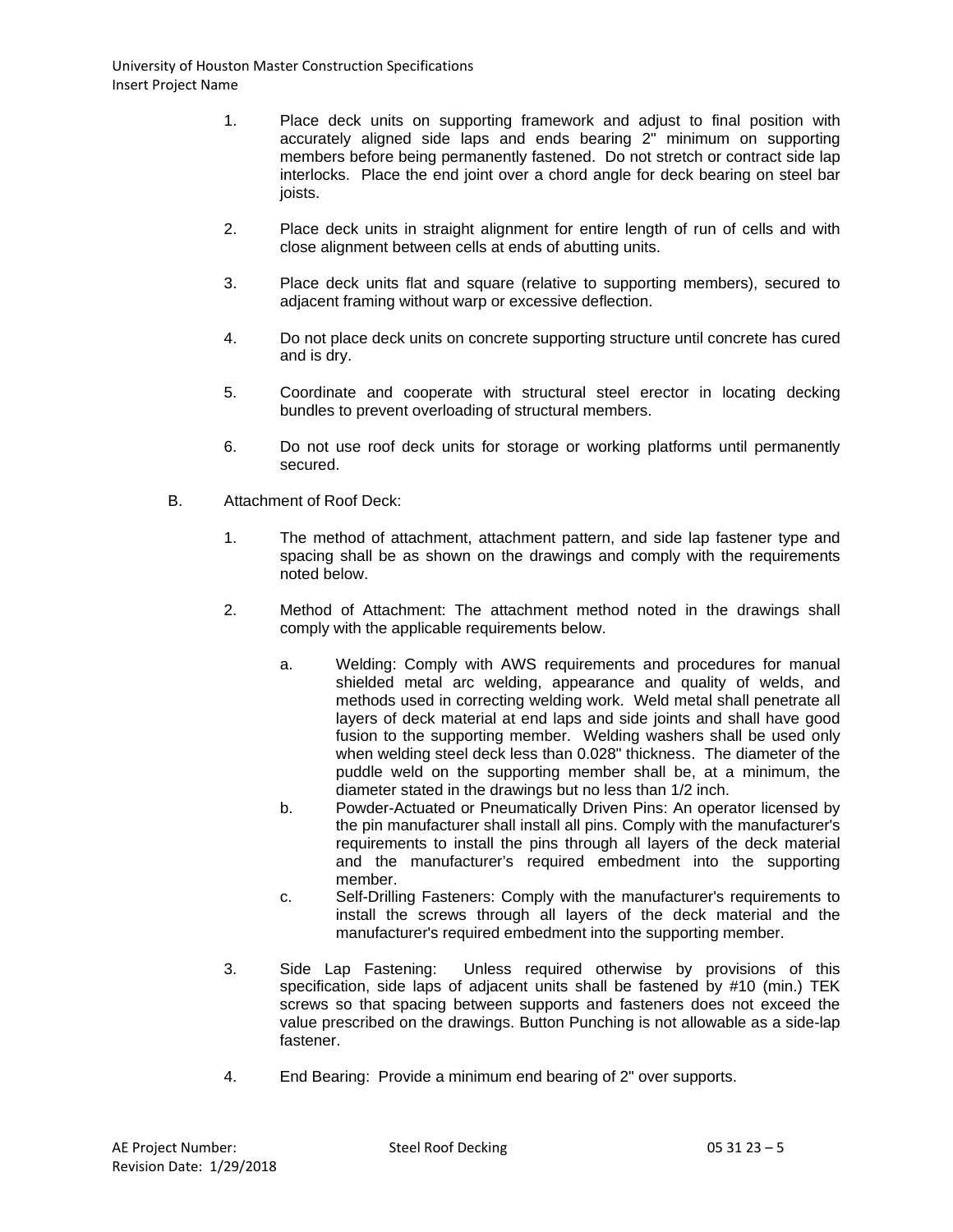- 5. End Joints: End joints of sheets shall be lapped 2" minimum over supports. Decks that slope 1/4 inch or more in 12 inches in the long direction shall be erected beginning at the low side to insure that end laps are shingle fashion.
- 6. Underwriters Laboratories Wind Uplift Classification Requirements: Unless a more stringent attachment requirement is specified elsewhere in this specification or on the drawings, roof deck units shall be attached to the supporting structure as required by the Construction Number specified elsewhere in this section.
- 7. Attachment to Girders: At locations noted in the drawings, attach the deck to steel members that are parallel to the deck flutes in accordance with the requirements noted in the drawings.
- C. Cutting and Fitting: Cut and neatly fit deck units and accessories around other work projecting through or adjacent to the decking.
- D. Reinforcement at Openings: Roof openings less than 6" square or diameter require no reinforcement. Openings 6" to 10" inclusive shall be reinforced with a 20 gauge galvanized plate welded to the deck at each corner and 6" maximum centers with a 5/8" diameter puddle weld or sheet metal screws. For openings greater than 10" in diameter or width, refer to the drawings and structural steel specifications for additional framing to support the deck around the opening.
- E. Roof Sump Pans and Sump Plates: Install over openings provided in roof decking and weld flanges to top of deck. Space welds not more than 12 inches apart with at least 1 weld in each corner.
- F. Joint Covers: Provide steel joint covers at changes in direction of deck units, except where taped joints are specified.
- G. Miscellaneous Roof Deck Accessories: Install ridge and valley plates, finish strips, cover plates, and reinforcing channels according to deck manufacturer's written instructions. Weld to substrate to provide a complete deck installation.

# 3.2 TOUCH-UP PAINTING

- A. After deck installation, wire brush, clean and paint scarred areas, welds and rust spots on top and bottom surfaces of decking units and supporting steel members.
- B. Touch-up galvanized surfaces with galvanizing repair paint applied in accordance with manufacturer's instructions.
- C. Touch-up painted surfaces with same type of shop paint used on adjacent surfaces.
- D. In areas where shop-painted surfaces are to be exposed, apply touch-up paint to blend into adjacent surfaces.

### 3.3 QUALITY ASSURANCE INSPECTION DURING CONSTRUCTION

- A. The method of attaching the deck to the frame is subject to inspection by the Owner's designated Testing Laboratory. The Contractor shall, at its own expense, remove work found to be defective and replace with new acceptable work.
- B. See Testing Laboratory Services of these Specifications for deck attachment inspection requirements.